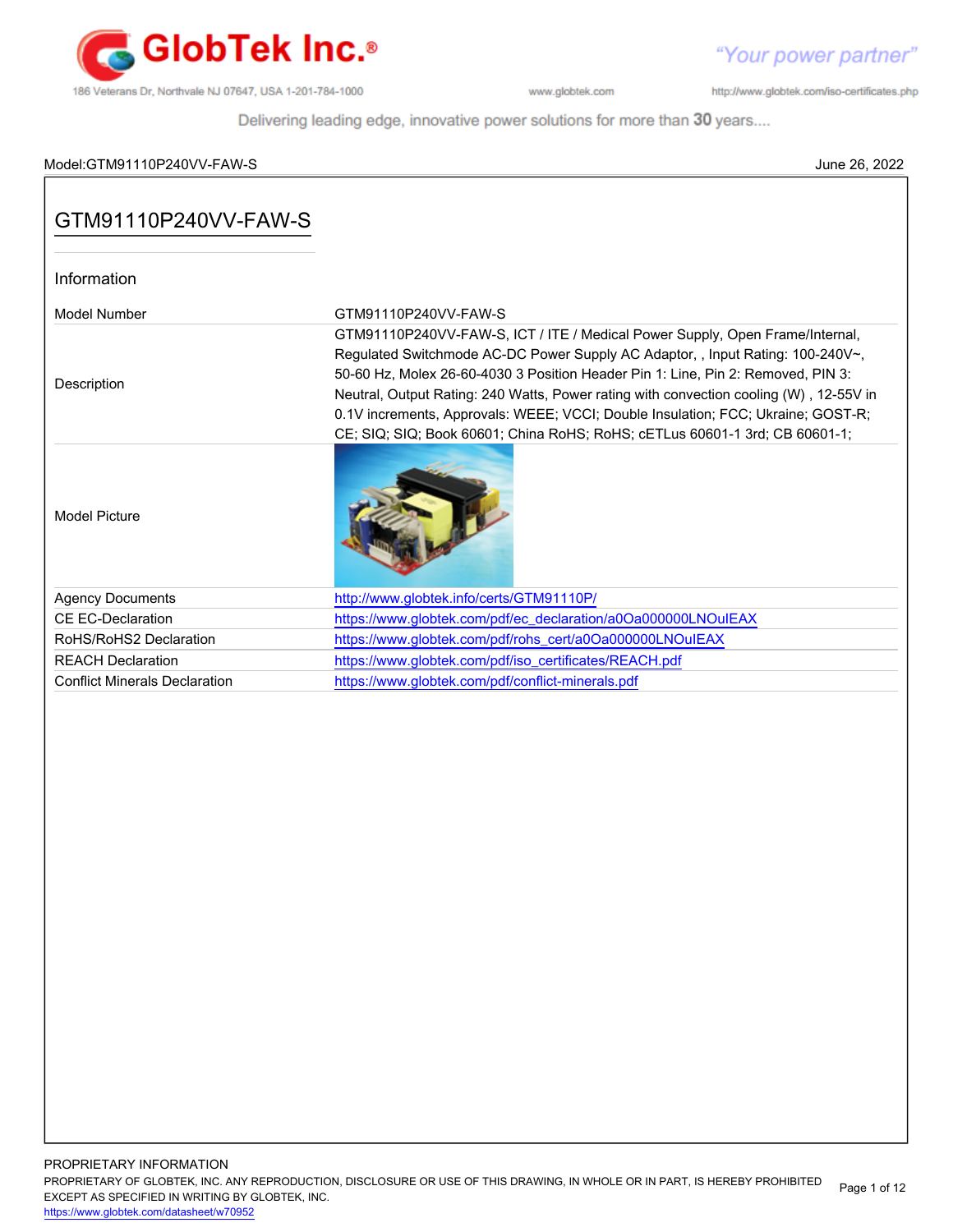

http://www.globtek.com/iso-certificates.php

Delivering leading edge, innovative power solutions for more than 30 years....

# Model:GTM91110P240VV-FAW-S June 26, 2022

| <b>MODEL PARAMETERS</b> |                                                    |
|-------------------------|----------------------------------------------------|
| Type                    | Open Frame/Internal                                |
| Technology              | Regulated Switchmode AC-DC Power Supply AC Adaptor |
| Category                | <b>ICT / ITE / Medical Power Supply</b>            |
| Input Voltage           | 100-240V~, 50-60 Hz                                |
| $I/P$ Amps $(A)$        | 4.0A                                               |
| Wattage (W)             | 240.0                                              |
| Vout Range (V)          | 12-55                                              |
| <b>Efficiency Level</b> | N/A                                                |
| Ingress Protection      |                                                    |
| Size (mm)               | 127x76.2x43 1U                                     |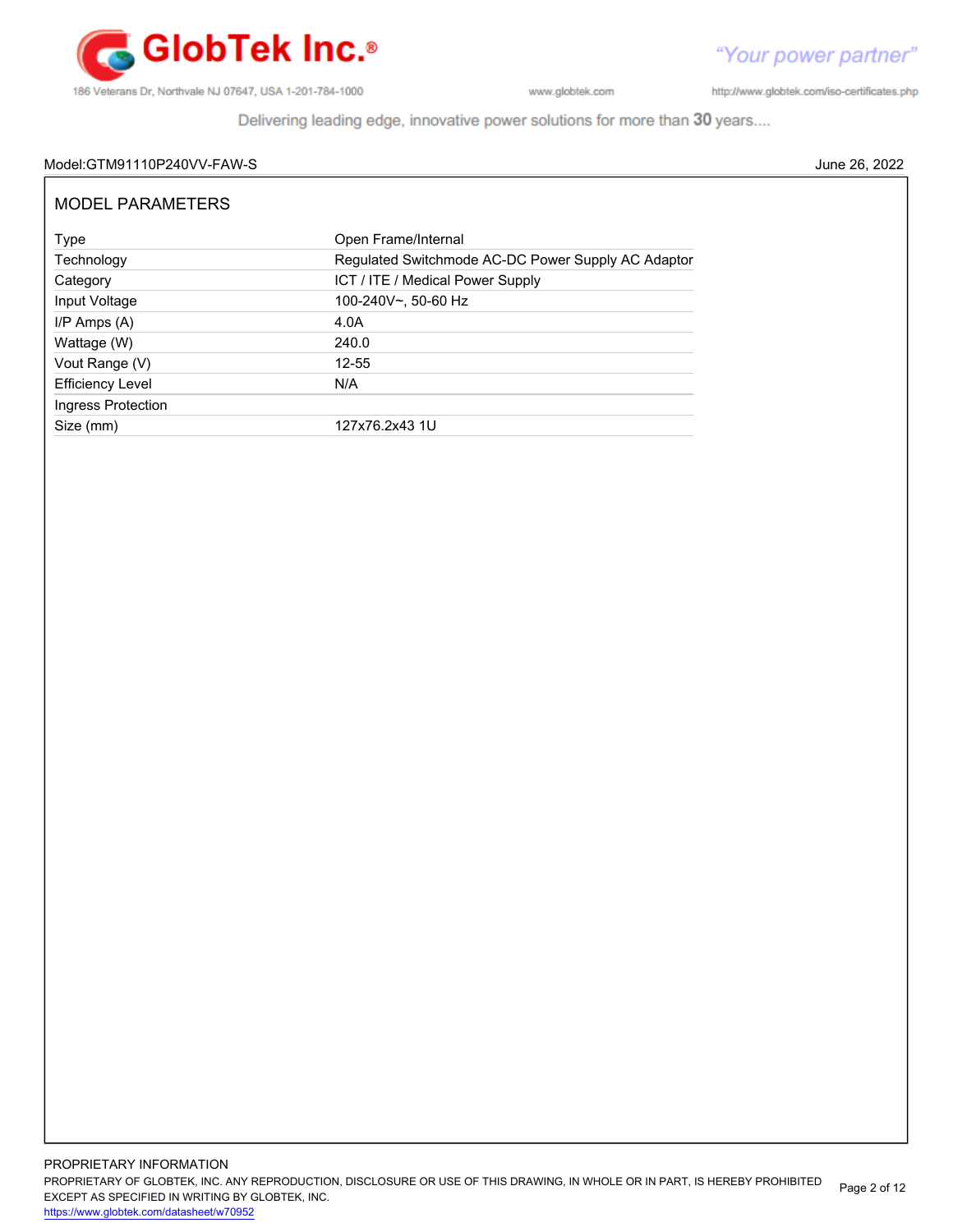

http://www.globtek.com/iso-certificates.php

"Your power partner"

Delivering leading edge, innovative power solutions for more than 30 years....

#### Model:GTM91110P240VV-FAW-S June 26, 2022



PROPRIETARY OF GLOBTEK, INC. ANY REPRODUCTION, DISCLOSURE OR USE OF THIS DRAWING, IN WHOLE OR IN PART, IS HEREBY PROHIBITED EXCEPT AS SPECIFIED IN WRITING BY GLOBTEK, INC. Page 3 of 12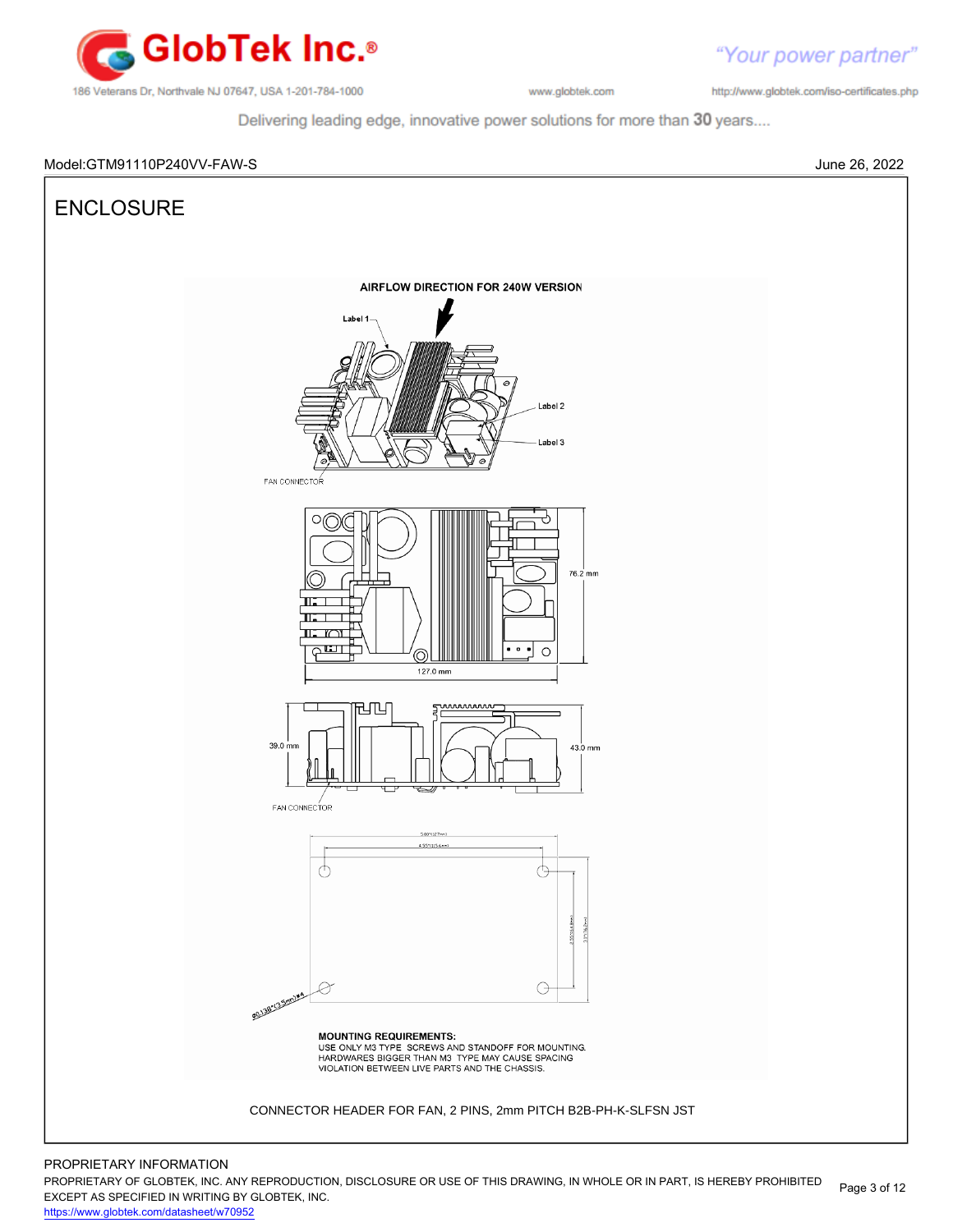

"Your power partner"

http://www.globtek.com/iso-certificates.php

Delivering leading edge, innovative power solutions for more than 30 years....



PROPRIETARY INFORMATION

PROPRIETARY OF GLOBTEK, INC. ANY REPRODUCTION, DISCLOSURE OR USE OF THIS DRAWING, IN WHOLE OR IN PART, IS HEREBY PROHIBITED EXCEPT AS SPECIFIED IN WRITING BY GLOBTEK, INC. Page 4 of 12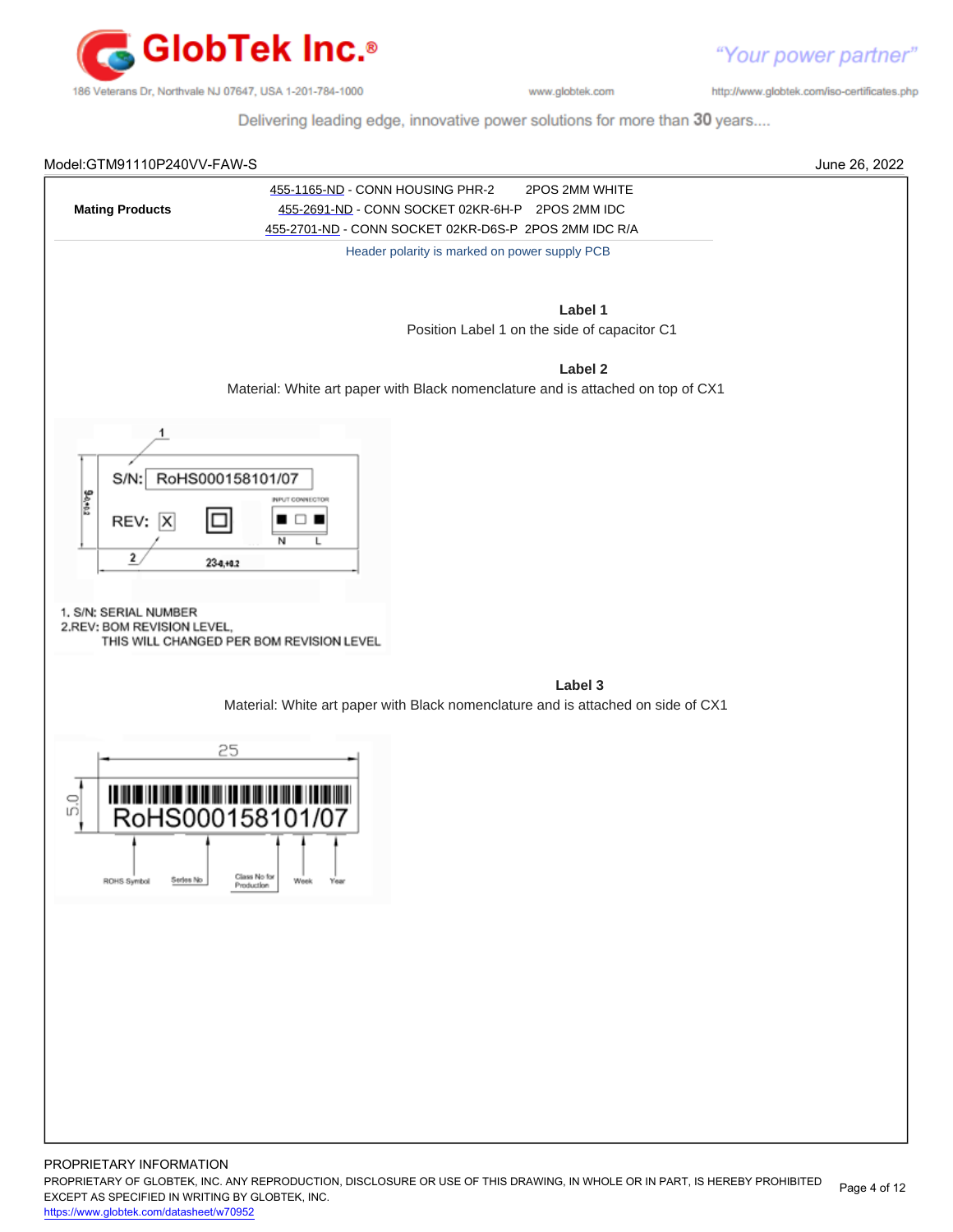

http://www.globtek.com/iso-certificates.php

"Your power partner"

Delivering leading edge, innovative power solutions for more than 30 years....

PROPRIETARY INFORMATION PROPRIETARY OF GLOBTEK, INC. ANY REPRODUCTION, DISCLOSURE OR USE OF THIS DRAWING, IN WHOLE OR IN PART, IS HEREBY PROHIBITED EXCEPT AS SPECIFIED IN WRITING BY GLOBTEK, INC. Page 5 of 12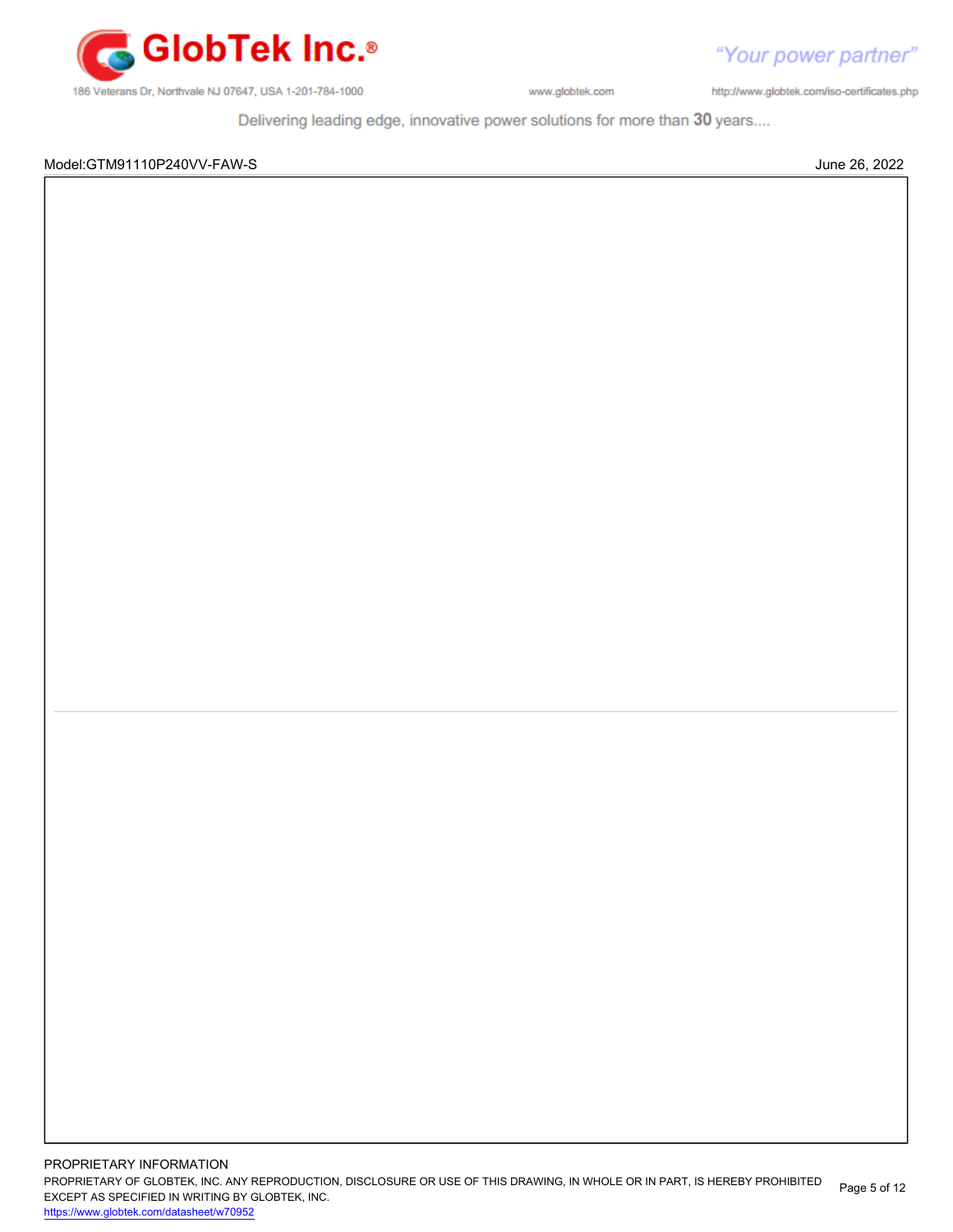

http://www.globtek.com/iso-certificates.php

Delivering leading edge, innovative power solutions for more than 30 years....

# Model:GTM91110P240VV-FAW-S June 26, 2022

# RATING TABLE

| Model Number             | Voltage | Amps(A) | Watts(W) | <b>RFQ</b> |
|--------------------------|---------|---------|----------|------------|
| GTM91110P24012-FAW-S     | 12V     | 20      | 240.00   | REQ        |
| GTM91110P24015-FAW-S     | 15V     | 16      | 240.00   | REQ        |
| GTM91110P24018-FAW-S     | 18 V    | 13.3    | 239.40   | REQ        |
| GTM91110P24024-FAW-S     | 24 V    | 10      | 240.00   | REQ        |
| GTM91110P24036-6.0-FAW-S | 30 V    | 8       | 240.00   | <b>RFQ</b> |
| GTM91110P24036-FAW-S     | 36 V    | 6.7     | 241.20   | REQ        |
| GTM91110P24048-FAW-S     | 48 V    | 5       | 240.00   | <b>RFQ</b> |
| GTM91110P24055-FAW-S     | 55 V    | 4.36    | 239.80   | REQ        |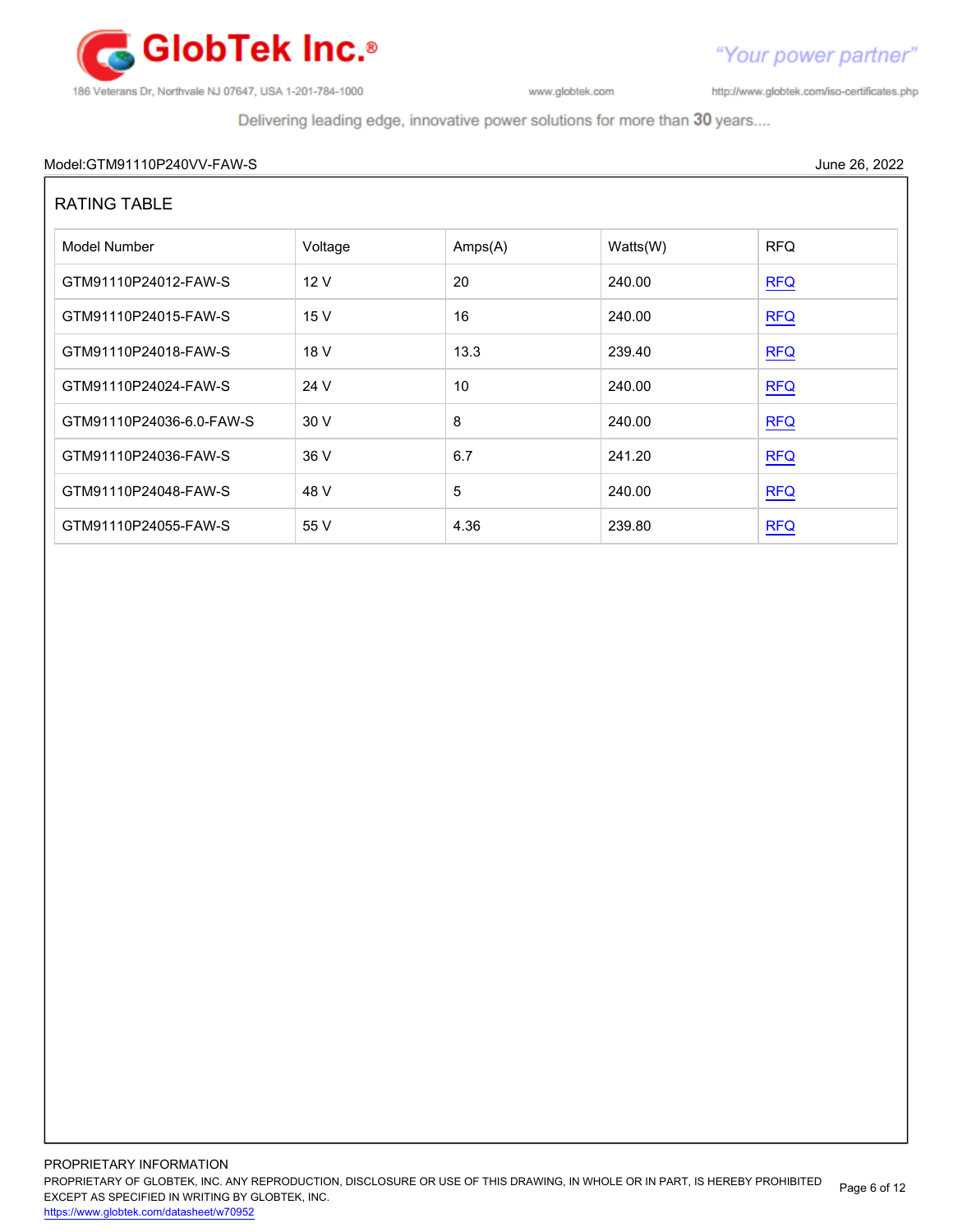

http://www.globtek.com/iso-certificates.php

Delivering leading edge, innovative power solutions for more than 30 years....

Model:GTM91110P240VV-FAW-S June 26, 2022

# SPECIFICATIONS

- A) ELECTRICAL SPECIFICATIONS:
- 01. Input Voltage: Specified 90-264 Vac, Nameplate rated 100-240 Vac
- 02. Input Frequency: Specified 47-63 Hz, Nameplate rated 50/60 Hz
- 03. Inrush current: Cold start @ 25°C, 40A @ 115Vac, 80A @ 230Vac
- 04. Efficiency: 85% to 90% typical at full load, 120-240Vac input
- 05. Power factor: 0.98 typical at full load, 230Vac input
- 06. Turn on delay: 5 Seconds maximum, (3 seconds max option)
- 07. Load regulation: ± 1% Measured at the connector side
- 08. Line regulation: ± 0.2% Measured at the connector side

09. Output Ripple protection (Peak to Peak): +/-1% maximum of nominal output voltage measured at 20 MHz bandwidth with 0.1µf ceramic capacitor in parallel with a low impedance 47 µf electrolytic capacitor located 200mm from the end of the output connector

- 10. Turn on/off overshoot: 5% Maximum, 1mS recovery time
- 11. Hold up time: 8 mS @ 300W load, 10mS@200W load, 16mS@150W load at 115Vac input

12. Transient response: 2% Maximum deviation, returns to initial condition in 3 ms max for 25% load step, from 10% to 100% of rated load

13. Remote sense (optional): compensates for up to 0.5V voltage drop in output wiring.

Power supply will operate correctly, with or without remote sense pins hooked up.

14. Auxillary Output: For forced air fan 12V @ 250mA, if convection cooled 12V @ 150mA. Other output voltages and current ratings from 5V to 24V available, contact factory for availability.

15. Indicator: Green LED for output presence

# B) PROTECTION

- 01. Input Protection: Input line fusing and 300Vac MOV
- 02. Short circuit: Protected. Unit will autorecover upon removal of short
- 03. Overload protection: Autorecover upon removal of overload
	- 150W, 175% 210% of nominal power rating
	- 200W, 130% 160% of nominal power rating
	- 240W, 110% 130% of nominal power rating
	- 300W, 110% 130% of nominal power rating

04. Over voltage: Protected at 110- 140% of nominal output voltage, latched type. AC cycling required to restore output. Autorecovery

- type OVP is an option, contact factory for availability.
- 05. Fan output protection: 3 Pin Linear Regulator, short circuit proof
- C) SAFETY
- 01. Dielectric Withstand Voltage: 4000Vac or 5656Vdc from input to output, On Class I models, 2500Vac or 3535Vdc from input to earth
- 02. Earth Leakage Current:
	- Class I Input Models: Does not exceed 500uA
	- Class II Input Models: Does not apply
- 03. Touch Current: Does not exceed 100uA, output terminations to earth
- 04. Output terminations rated as SELV, and Means of Operator Protection

D) OTHER:

- 01. MTBF: 200,000 Hours @ 25°C ambient temperature
- 02. Operating Temperature Range:

PROPRIETARY INFORMATION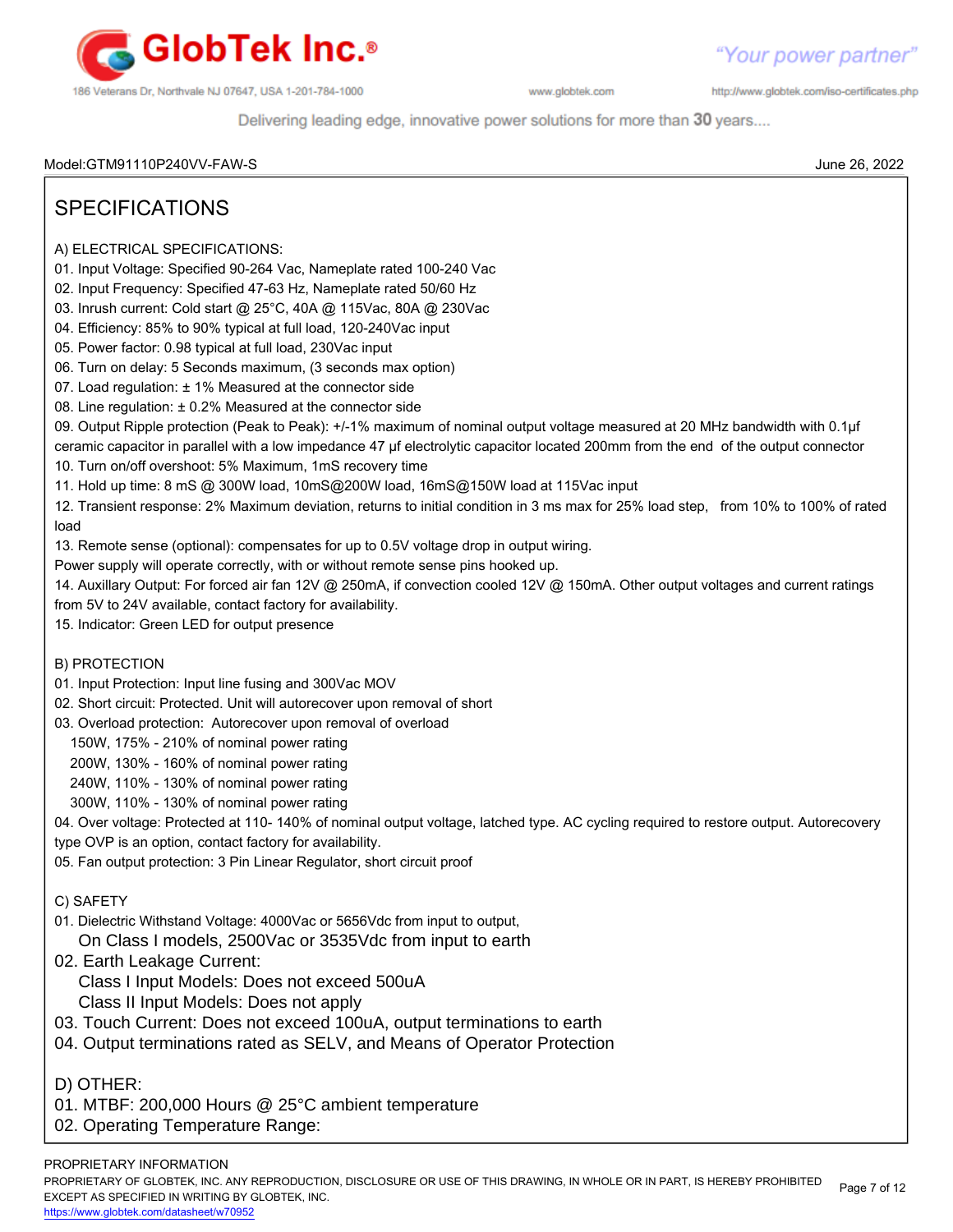

http://www.globtek.com/iso-certificates.php

Delivering leading edge, innovative power solutions for more than 30 years....

| Model:GTM91110P240VV-FAW-S                                         | June 26, 2022 |
|--------------------------------------------------------------------|---------------|
| -10°C to 50°C @ 100% output power rating                           |               |
| -10°C to 70°C @ 50% output power derating                          |               |
| 03. Cooling:                                                       |               |
| Open Frame 150W Series: Convection                                 |               |
| Open Frame 240W and 300W Series: 20 CFM Forced Air Cooling         |               |
| Perforated Plastic Housing 200W Series: 20 CFM Forced Air Cooling, |               |
| with convection cooling 50% derated (100W) output capability.      |               |
| 04. Relative Humidity: operating 0% to 90% Non-condensing          |               |
| 05. Storage Temperature: -30°C to 85°C                             |               |
| 06. Altitude: up to 2000 meter                                     |               |
| 07. Random vibration/transient drop: MIL-STD 810E                  |               |
| E) MECHANICAL FORMAT:                                              |               |
| 150W, 240W and 300W Open Frame version                             |               |
| Size: 127*76.2*43 mm                                               |               |
| Weight: 470 grams                                                  |               |
| 200W Perforated Plastic Enclosure version                          |               |
| Size: 140*87.6*51.9 mm                                             |               |
| Weight: 620 grams                                                  |               |
|                                                                    |               |
|                                                                    |               |
|                                                                    |               |
|                                                                    |               |
|                                                                    |               |
|                                                                    |               |
|                                                                    |               |
|                                                                    |               |
|                                                                    |               |
|                                                                    |               |
|                                                                    |               |
|                                                                    |               |
|                                                                    |               |
|                                                                    |               |
|                                                                    |               |
|                                                                    |               |
|                                                                    |               |
|                                                                    |               |
|                                                                    |               |
|                                                                    |               |
|                                                                    |               |
|                                                                    |               |
|                                                                    |               |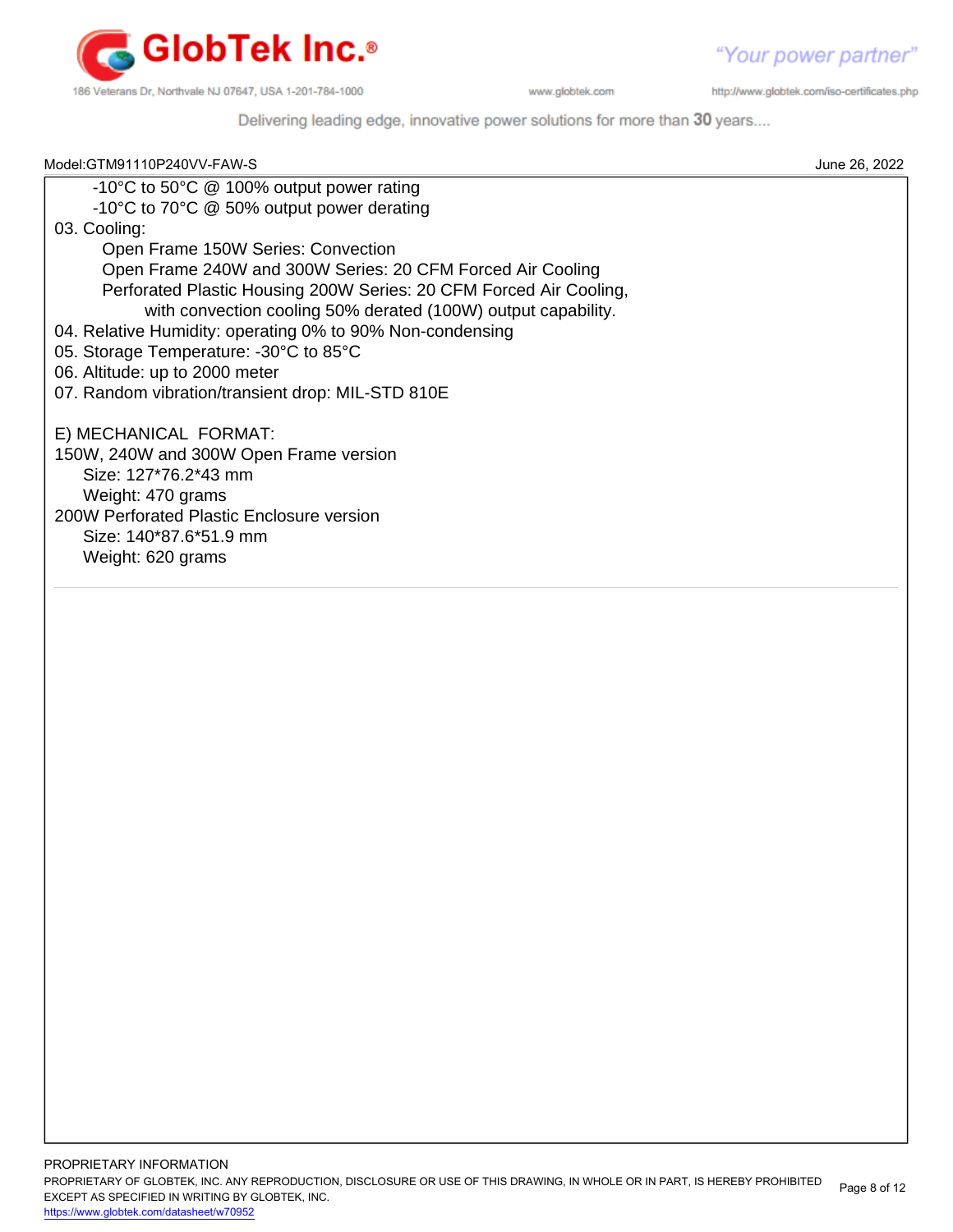

http://www.globtek.com/iso-certificates.php

"Your power partner"

Delivering leading edge, innovative power solutions for more than 30 years....



PROPRIETARY OF GLOBTEK, INC. ANY REPRODUCTION, DISCLOSURE OR USE OF THIS DRAWING, IN WHOLE OR IN PART, IS HEREBY PROHIBITED EXCEPT AS SPECIFIED IN WRITING BY GLOBTEK, INC. Page 9 of 12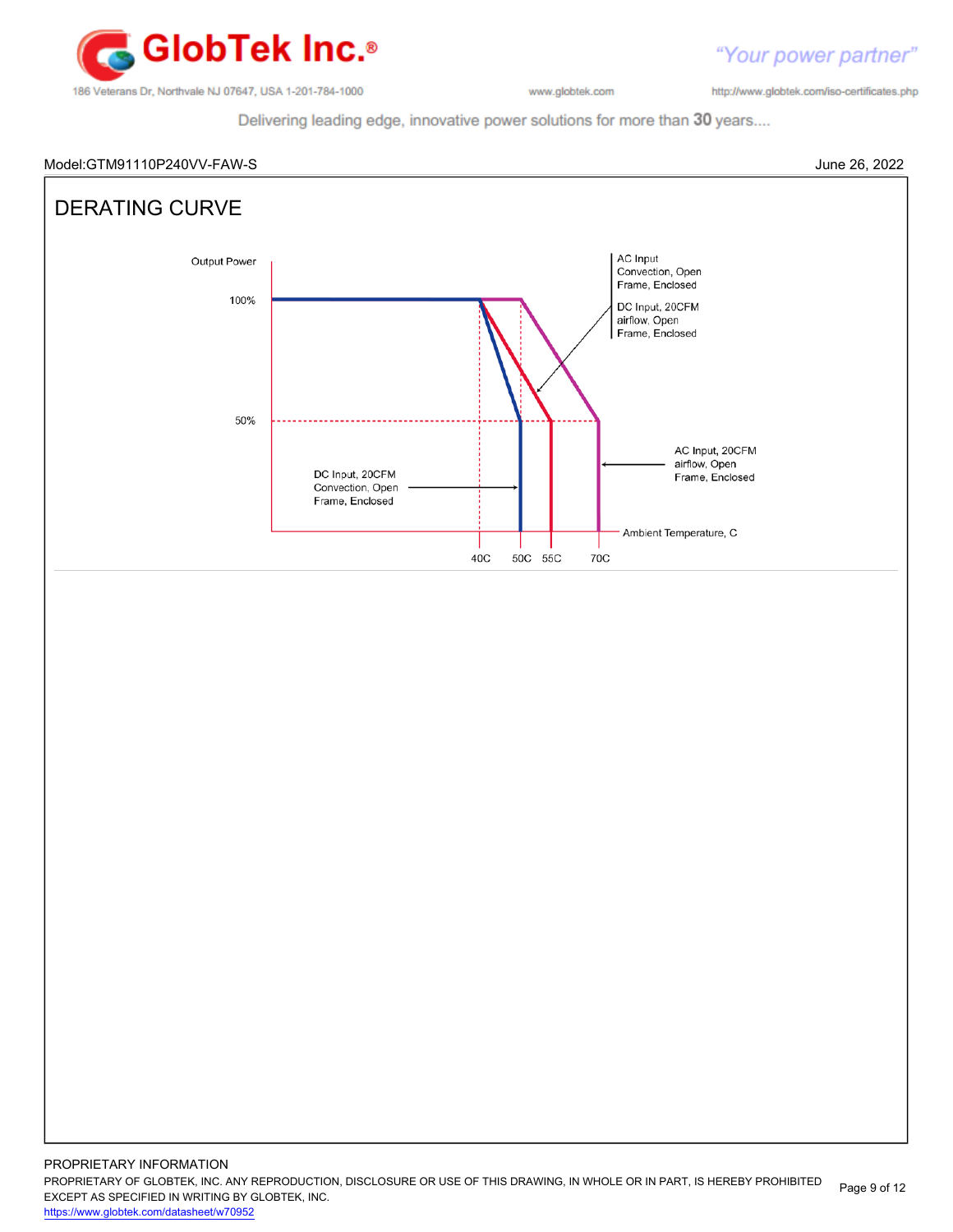

"Your power partner" http://www.globtek.com/iso-certificates.php

Delivering leading edge, innovative power solutions for more than 30 years....

Model:GTM91110P240VV-FAW-S June 26, 2022

# INPUT CONFIGURATION Description Molex 26-60-4030 3 Position Header Pin 1: Line, Pin 2: Removed, PIN 3: Neutral  $\frac{2.41}{.095}$  $\frac{5.11}{201}$ FEATURE MAY BE ON EITHER<br>SIDE OF THE PART  $±0.38$  $+015$ 11.33 - 0.51 TYP  $446 - 020$ TYP<br>REF P 10.01±0.51  $394 - 020$ Optional Input Wiring Kits are available: PN/Ordering No Length End A End B [XHP410070M7MLX3\(R\)](http://globtek.force.com/spec?id=01t0c000008pplQ) 70 JST XHP-4 Molex 09-93-0300 [C810070M6MLX3\(R\)](http://globtek.force.com/spec?id=01t0c000008qeGv) 60 IEC60320 C8 Molex 09-93-0300 [C1410070M6MLX3\(R\)](http://globtek.force.com/spec?id=01t0c000008qi6w) 60 IEC60320 C14 Molex 09-93-0300 Custom lengths, construction, cable types, ferrites, filters, and termination available upon request.

PROPRIETARY INFORMATION PROPRIETARY OF GLOBTEK, INC. ANY REPRODUCTION, DISCLOSURE OR USE OF THIS DRAWING, IN WHOLE OR IN PART, IS HEREBY PROHIBITED Page 10 of 12<br>EXALER 10 OREGIEIER WILKENIG BY OLOREEK WO EXCEPT AS SPECIFIED IN WRITING BY GLOBTEK, INC.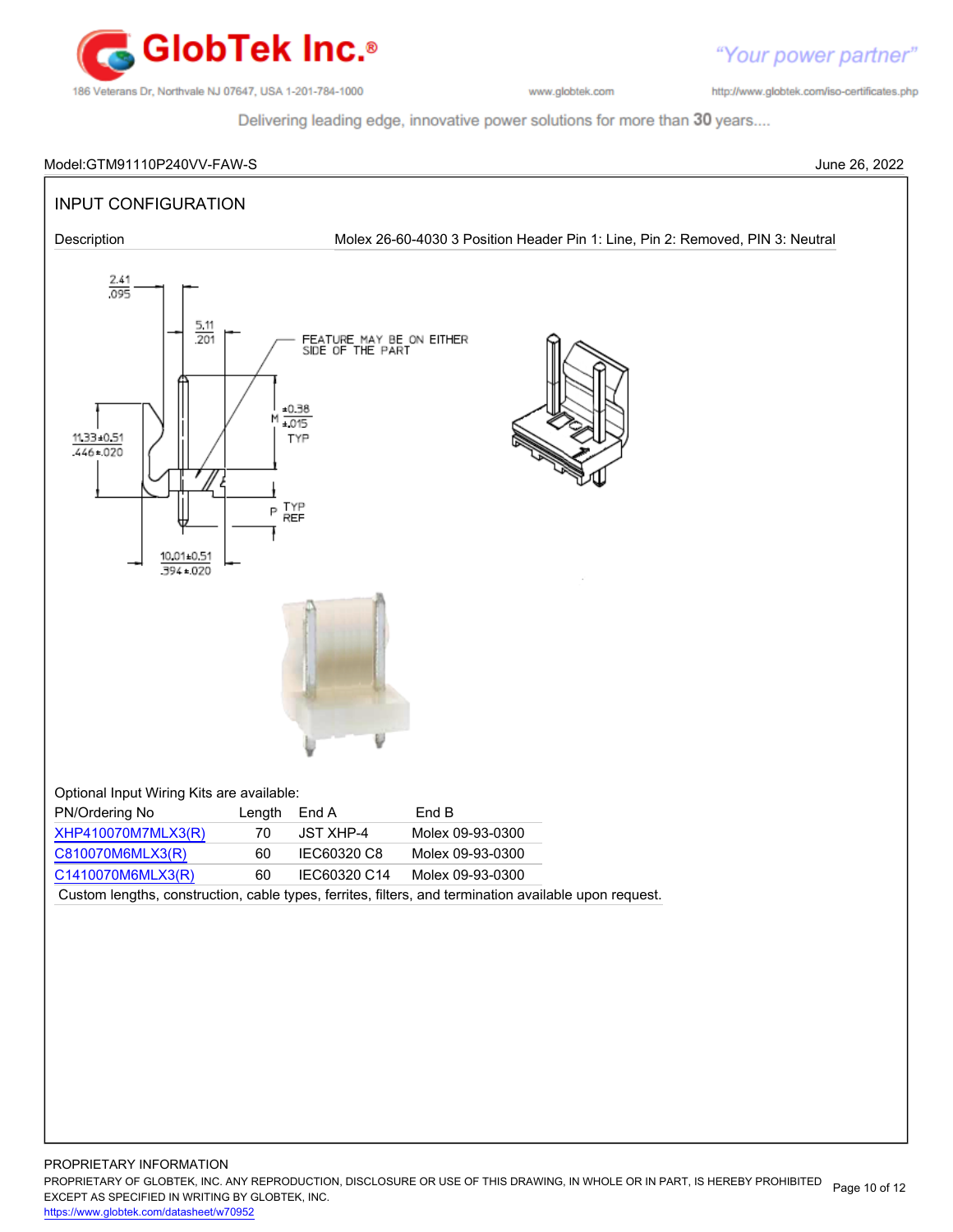

http://www.globtek.com/iso-certificates.php

"Your power partner"

Delivering leading edge, innovative power solutions for more than 30 years....

### Model:GTM91110P240VV-FAW-S June 26, 2022

| Approvals                                                                                                            |                                                                                                                                                                                                                                                               |
|----------------------------------------------------------------------------------------------------------------------|---------------------------------------------------------------------------------------------------------------------------------------------------------------------------------------------------------------------------------------------------------------|
| Logo                                                                                                                 | Description                                                                                                                                                                                                                                                   |
|                                                                                                                      | 60601-1 3rd Operating Instructions                                                                                                                                                                                                                            |
| No Logo Applicable                                                                                                   | CB report IEC 60601-1: 2005 + CORR. 1 (2006) + CORR. 2 (2007) and or EN<br>60601-1:2006 3rd Edition including 2MOOP requirements                                                                                                                              |
| CE                                                                                                                   | CE Mark: tested to comply with EN61000-3-2, EN61000-3-3 and EN50082-1,<br>including EN61000-4-2, EN61000-4-3, EN61000-4-4, EN61000-4-5,<br>EN61000-4-6, EN61000-4-8, EN61000-4-11, EN61001-1-2-2007<br>EMI: Complies with EN55011 CLASS B and FCC Part 15 B   |
| IECOGNIZED<br>COMPONENT                                                                                              | cETLus-Cert-4007497 ANSI/AAMI ES60601-1:2005/A1:2012 Issued: 2012/08/20<br>Medical electrical equipment ? Part 1: Amendment 1; CAN/CSAC22.2 No.<br>60601-1:14, Third Edition Issued: 2014/03/01 - Medical Electrical Equipment -<br>Part 1                    |
|                                                                                                                      | CHINA SJ/T 11364-2014, China RoHS Chart:<br>http://en.globtek.com/globtek-rohs.php                                                                                                                                                                            |
|                                                                                                                      |                                                                                                                                                                                                                                                               |
| FC                                                                                                                   | FCC PART 15 CLASS B                                                                                                                                                                                                                                           |
| .                                                                                                                    | <b>GOST-R mark for Russia(Document:</b><br>http://www.globtek.com/html/iso_certificates/GT_GOST-R.pdf). 03/15/2015. Due<br>to lack of demand, GlobTek will not be renewing it's GOST certification. Please<br>contact your sales engineer for pricing on EAC. |
|                                                                                                                      | Indoor Use Only - Mark is on the label or Molded in the case                                                                                                                                                                                                  |
| <b>MAXIMUM CUTPUT POWER:</b><br>150W CONVECTION COOLING<br>240W WITH 20 CFM FORCED AIR DIRECTED TOWARDS CAPACITOR C1 | Note for Maximum Power GTM91110P240-FA(W)-S                                                                                                                                                                                                                   |
| <b>RoHS</b>                                                                                                          | Specifications of directive 2011/65/EU Annex VI (ROHS-2) with amendment<br>2015/863-EU (ROHS-3) http://www.ce-mark.com/Rohs%20final.pdf                                                                                                                       |
|                                                                                                                      |                                                                                                                                                                                                                                                               |

# PROPRIETARY INFORMATION

PROPRIETARY OF GLOBTEK, INC. ANY REPRODUCTION, DISCLOSURE OR USE OF THIS DRAWING, IN WHOLE OR IN PART, IS HEREBY PROHIBITED Page 11 of 12<br>EXALER 10 OREGIEIER WILKENIG BY OLOREEK WO EXCEPT AS SPECIFIED IN WRITING BY GLOBTEK, INC.

<https://www.globtek.com/datasheet/w70952>